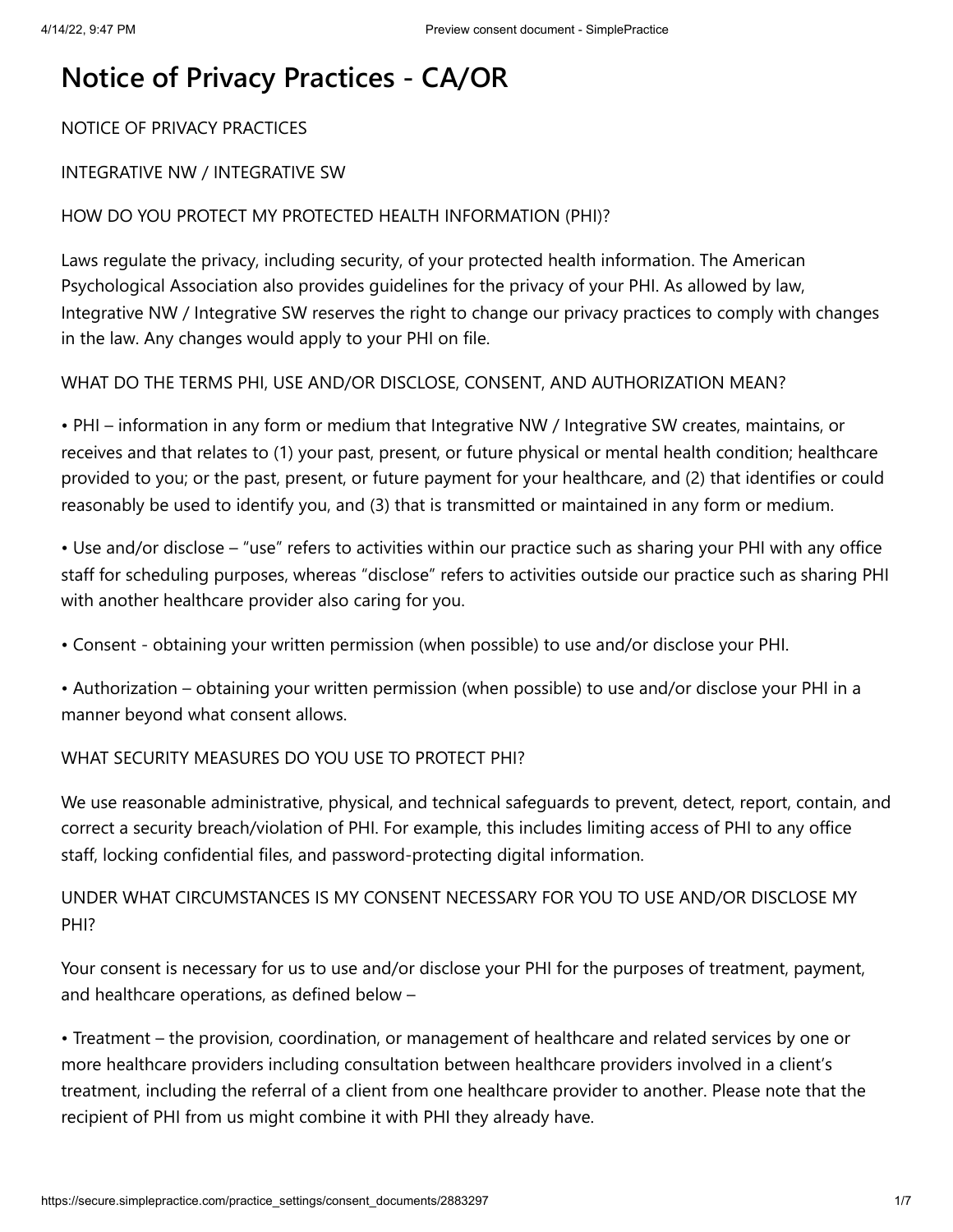Consultation may also include case consultation with other mental health professionals who are not involved in your treatment.

• Payment – activities to obtain reimbursement for healthcare services. These activities include determinations of eligibility or coverage, reviewing healthcare to determine medical necessity, insurance claims management, billing, collection of unpaid invoices, and utilization review.

• Healthcare operations – a range of activities pertaining to the operation of business including the scheduling appointments and filing of paperwork by any office staff, conducting statistical analyses for business planning purposes, underwriting activities, legal services, reviewing the competence, qualifications, or performance of any other healthcare providers at our practice, and training of any other healthcare providers at our practice.

UNDER WHAT CIRCUMSTANCES IS MY AUTHORIZATION NECESSARY FOR YOU TO USE AND/OR DISCLOSE MY PHI?

Your authorization is necessary for us to use and/or disclose your PHI for purposes beyond what consent allows. You must give authorization if you wish for us to inform a family member, for example, about your case.

UNDER WHAT CIRCUMSTANCES COULD YOU USE AND/OR DISCLOSE MY PHI WITHOUT MY CONSENT OR AUTHORIZATION?

IN OREGON - Your consent or authorization is not necessary for us to use and/or disclose your PHI under the following circumstance(s) –

1. In the event that you disclose a serious and imminent threat to the health or safety (e.g., damage of property, sexual abuse) of yourself, other person(s), or the public, and we decide to obtain appropriate services aimed at preventing or lessening harm. Any disclosures may only be made to a person(s) reasonably able to prevent or lessen the threat – including the target of the threat.

2. In the event that you disclose that you have abused, as defined by law (e.g., neglect of a child, financial abuse of an elderly adult), a child (under the age of 18 years), a mentally ill or developmentally disabled individual, an elderly individual (age 65 years or older), or an animal, and we decide to obtain appropriate services aimed at preventing or lessening harm. State law might consider certain forms of consensual sexual activity between adults and minors and between minors and minors abuse.

3. In the event that you disclose that you, if you are a child (under the age of 18 years), a mentally ill or developmentally disabled individual, or an elderly individual (age 65 years or older), have suffered abuse, as defined by law (e.g., neglect of a child, financial abuse of an elderly adult), and we decide to obtain appropriate services aimed at preventing or lessening harm. State law might consider certain forms of consensual sexual activity between adults and minors and between minors and minors abuse.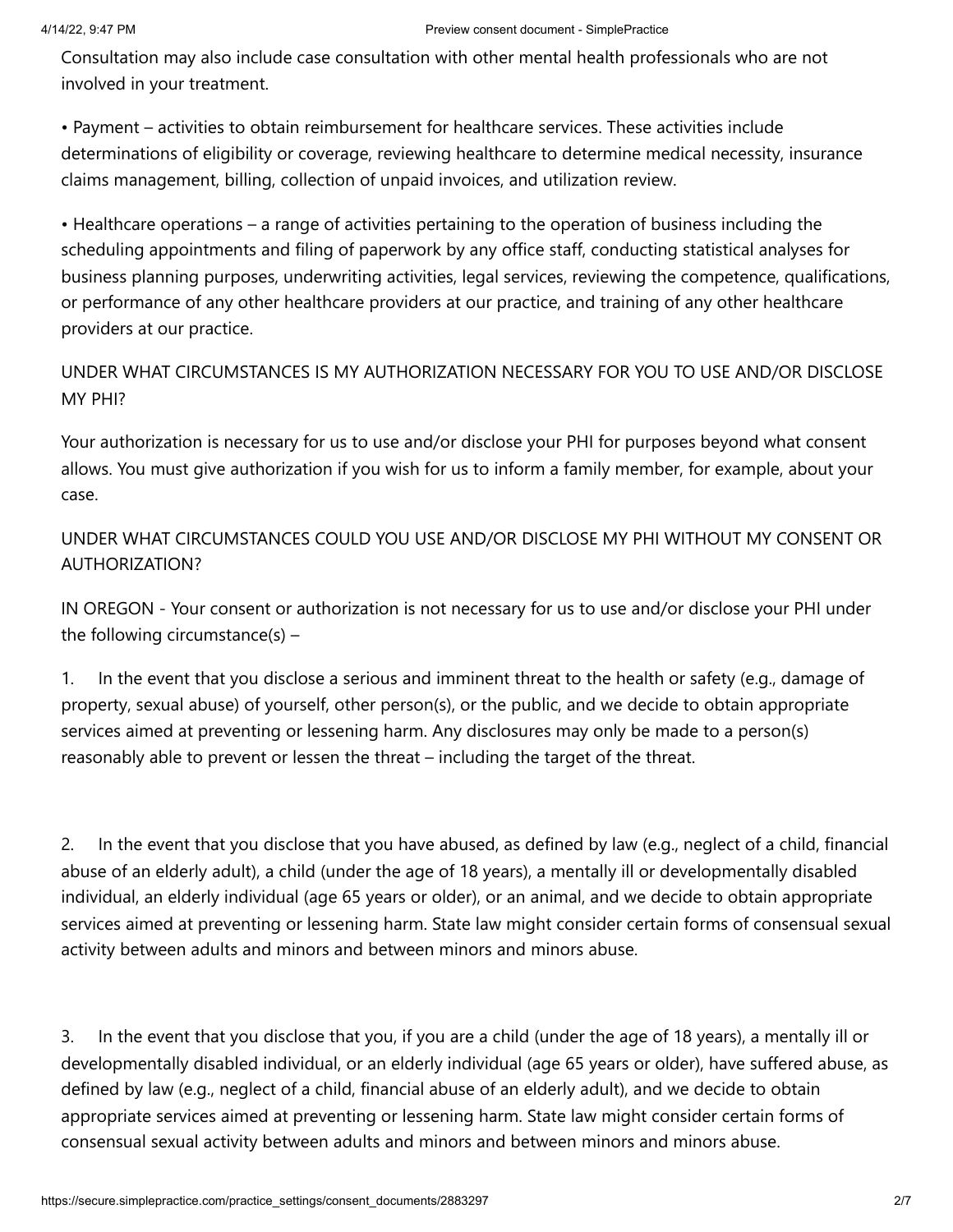4. Instances involving treatment emergencies whereby information must be shared with other individuals, such as other healthcare providers, to protect you from immediate physical harm and to obtain the most appropriate treatment.

5. In the event that PHI is necessary for health oversight activities as authorized by law such as sharing information with the United States Department of Health and Human Services in the course of an audit or with the Oregon Board of Psychology in the process of an investigation.

6. In the event that PHI is requested by court order for a judicial or administrative proceeding, or as otherwise required or permitted by law.

IN CALIFORNIA - Your consent or authorization is not necessary for us to use and/or disclose your PHI under the following circumstance(s) –

1. Instances of actual or suspected physical abuse including willful infliction of physical injury or assault, willful cruelty or unjustifiable punishment, unlawful corporal punishment or injury, sexual abuse and exploitation, emotional cruelty, or neglect of a minor (under 18 years of age), as follows:

a. If you report that you were abused or neglected as a minor and if other minors are currently at risk of being abused or neglected by the suspected perpetrator(s).

b. If you report that you have in the past or are currently abusing or neglecting a minor(s).

c. If you report that you suspect or are aware of a minor having been or being currently abused or neglected by a suspected perpetrator(s).

d. If you report that you suspect or are aware of a minor having been or being currently exposed to an incident of domestic violence.

2. Instances of actual or suspected physical abuse including willful infliction of physical pain or injury, sexual abuse and exploitation, emotional cruelty, financial exploitation, involuntary seclusion, abandonment, or neglect of a dependent adult (individual between the ages of 18 to 64 who had physical or mental limitations that restrict their ability to carry our normal activities or protect their rights).

3. Instances of actual or suspected physical abuse including willful infliction of physical pain or injury, sexual abuse and exploitation, emotional cruelty, financial exploitation, involuntary seclusion, abandonment, or neglect of an elder adult (64 years of age or older).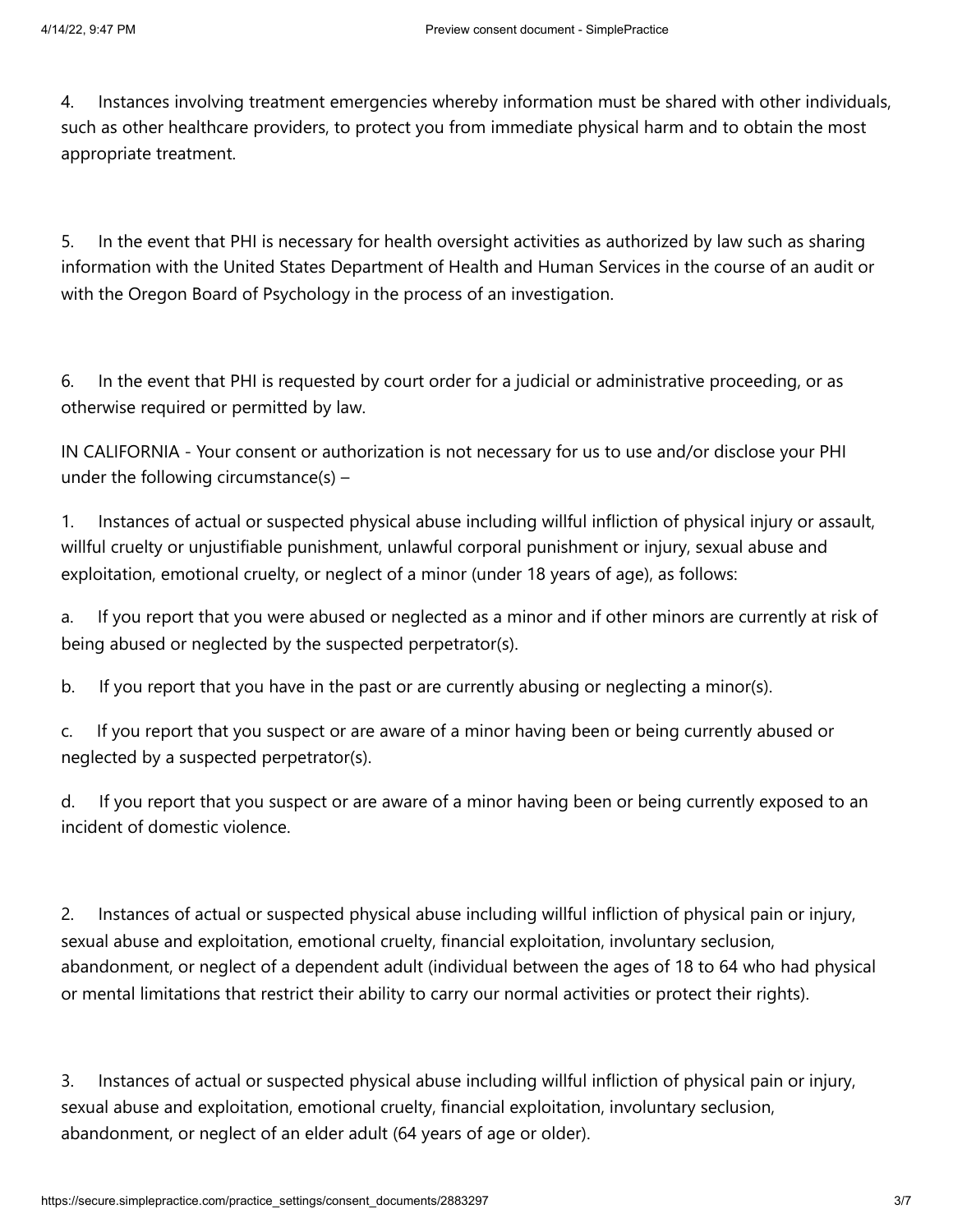4. If you reveal information about certain forms of sexual activity. State law might consider certain forms of consensual sexual activity between adults and minors and between minors and minors as abuse.

5. If you reveal a serious intent to harm yourself or are gravely disabled (i.e., a condition whereby an individual, as a result of a mental disorder or impairment due to substance abuse, is unable to provide for their basic personal needs for food, clothing, shelter, or other self-care).

6. If you reveal a serious threat of physical violence against a reasonably identified victim(s) or if a member of your family reports that you have revealed a serious threat of physical violence against a reasonably identified victim(s).

7. Instances involving treatment emergencies whereby information must be shared with other individuals, such as other healthcare providers, to protect you from immediate physical harm and to obtain the most appropriate treatment.

8. In the event that PHI is necessary for health oversight activities as authorized by law such as sharing information with the United States Department of Health and Human Services in the course of an audit or with the California Board of Psychology in the process of an investigation.

9. In the event that PHI is requested by court order for a judicial or administrative proceeding, or as otherwise required or permitted by law.

# HOW MUCH INFORMATION ABOUT ME MAY YOU USE AND/OR DISCLOSE?

We would use and/or disclose the least PHI necessary to accomplish any of the aforementioned activities.

# COULD I REVOKE MY CONSENT OR AUTHORIZATION?

You may revoke any consent or authorization at any time by providing us with a written request. We would comply with your revocation unless limited by the law and/or to the extent that we might already have used or shared some of your PHI as was permitted before the revocation.

# WHAT HAPPENS IF I DO NOT GIVE CONSENT OR AUTHORIZATION?

Should you not provide consent, we uphold the legal right to deny healthcare services to you.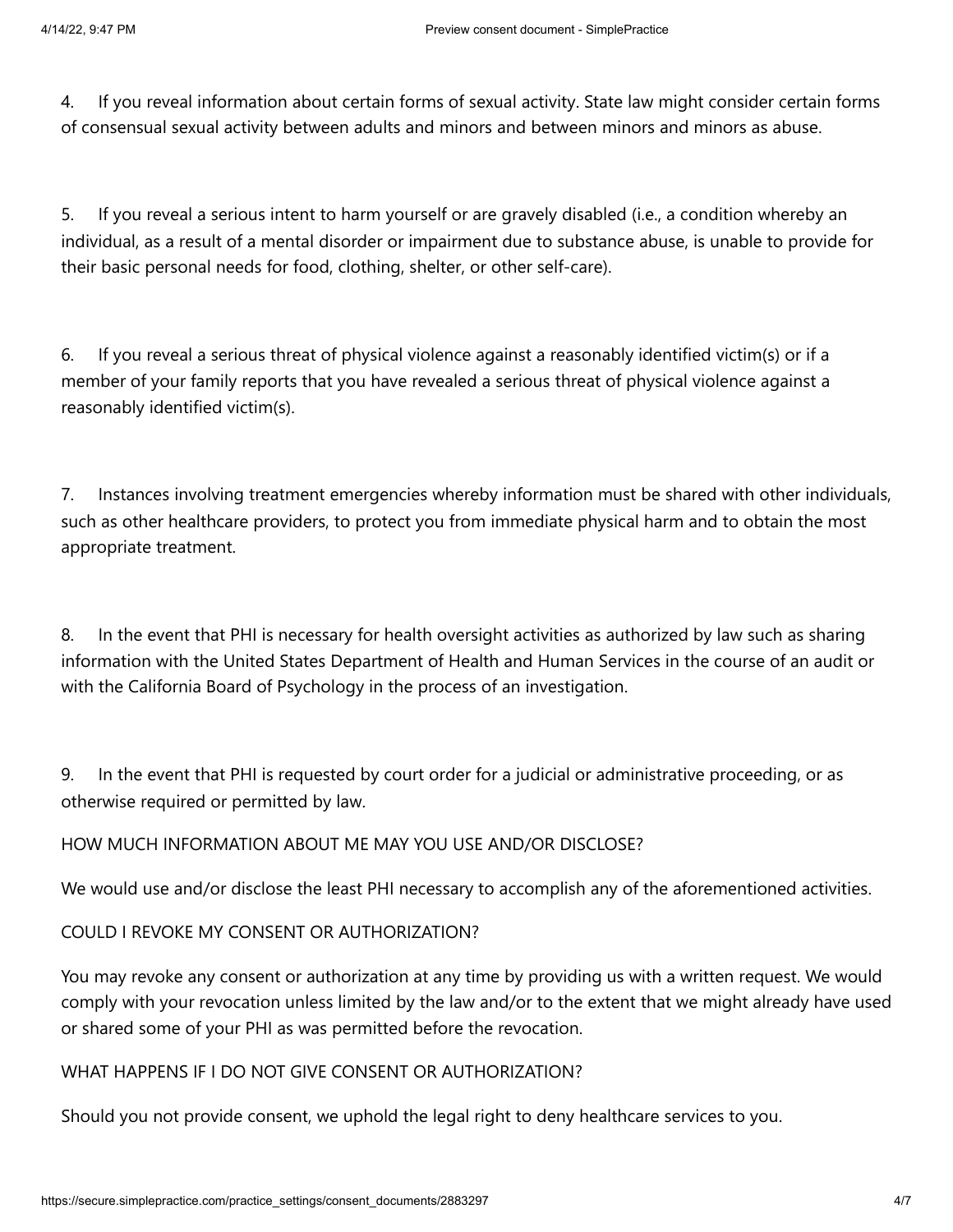Refusal to sign an authorization in and of itself would not adversely affect your ability to receive services unless it precludes your therapist's ability to continue providing appropriate services to you. When services are solely for providing health information to someone else and the authorization is necessary to make that disclosure, however, refusal to sign an authorization results in denial of services.

WHAT ARE MY LEGAL RIGHTS REGARDING MY PHI?

1. Right to request restrictions – You have the right to request restrictions on certain uses and/or disclosures of your PHI, but while we must agree to reasonable requests, we are not required to comply with all requests.

2. Right to receive confidential communications by alternative means and at alternative locations – You have the right to request and receive confidential communications of your PHI by alternative means and at alternative locations. We would accommodate such requests if we determine that they are reasonable.

3. Right to inspect and copy – You have the right to inspect and/or obtain a copy of your PHI for as long as the record is kept on file unless we determine that access is reasonably likely to endanger your physical safety or life or physical safety or life of another person. You have the right to obtain PHI maintained in an electronic format electronically. You also have the right to designate that a third party be the recipient of your PHI. You would be given such access within a timeframe as set forth by law.

Please note that as clients might be unfamiliar with psychological practice, they might experience their PHI as confusing, frustrating, and/or upsetting. Thus, should you wish to inspect and/or obtain a copy of your PHI, we recommend that your therapist or another therapist of your choosing reviews your PHI with you. Under certain circumstances, however, we may deny your access to your PHI, or to a portion of your PHI. In certain cases, you may have this decision reviewed.

1. Right to amend – You have the right to request an amendment of your PHI if you believe it to be erroneous and/or incomplete for as long as the information is kept on file. We may not delete, however, any information that already exists in your client record. Thus, any changes resulting from an amendment do not expunge any prior information or part of your PHI; it is only added to it. We have the right to deny amendments if the information is accurate and complete or if we are not the originators of the information.

2. Right to an accounting – You have the right to receive a listing of all disclosures of any PHI for the previous six years in which the information has been maintained. You have the right to receive one free accounting per twelve-month period. For additional accounting, we may charge prorated fees.

3. Right to receive both paper and digital copies of this privacy practices information.

Please note that all aforementioned requests must be made in writing and that all correspondence relating to granting and denying such requests would become part of your PHI.

We may not intimidate, threaten, coerce, discriminate, or take other retaliatory action against you for exercising a right or participating in any other process as permitted by applicable privacy and/or security laws; filing a privacy and/or security compliance complaint with the Department of Health and Human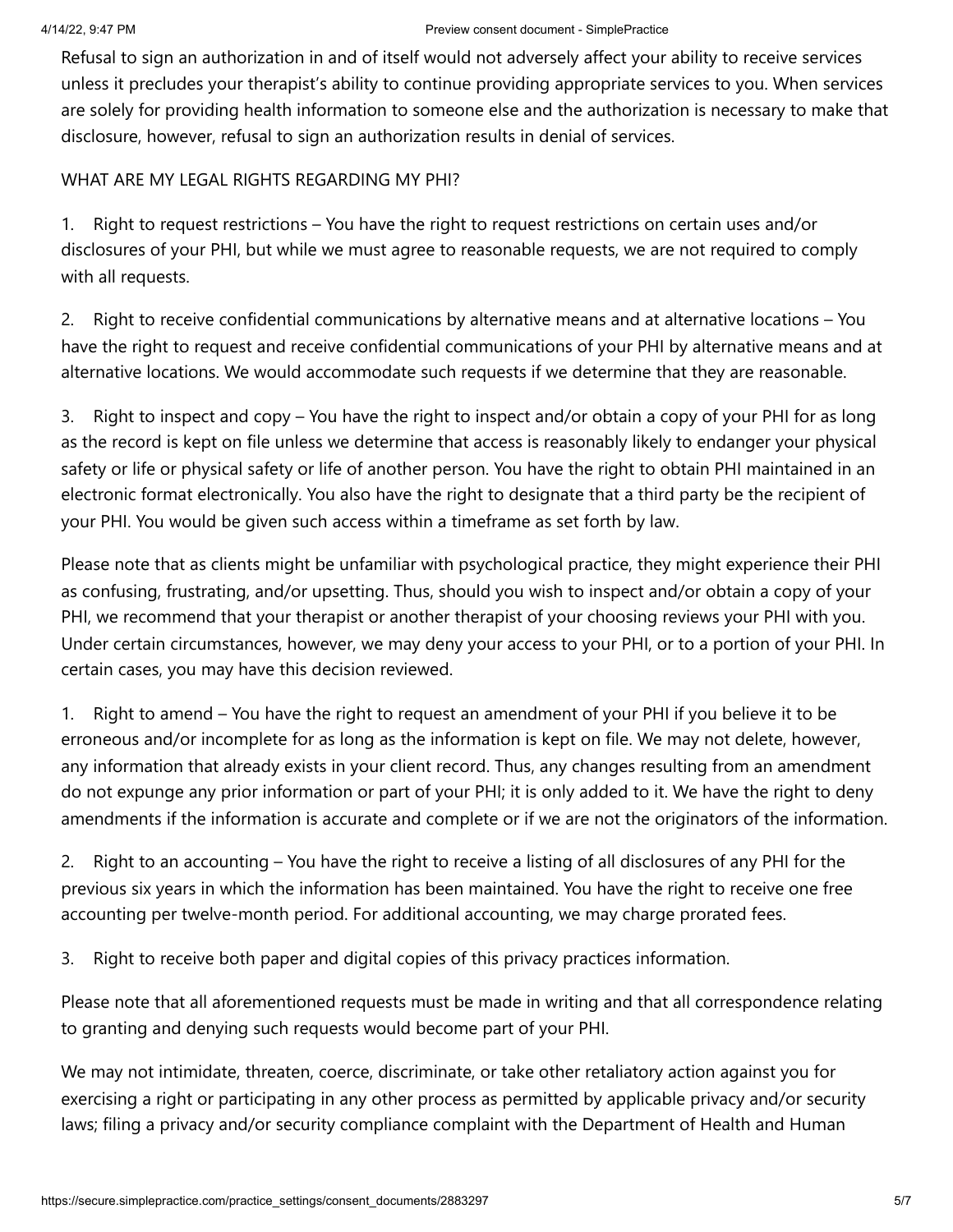Services at 877-696-6775; testifying, assisting, or participating in a compliance review, proceeding, or hearing; or opposing any act or practice in which you have a good-faith belief that the practice is unlawful and where the manner of opposition is reasonable and does not involve disclosure of PHI.

# WHAT HAPPENS TO THE PRIVACY OF MY PHI IF I AM INVOLVED COUPLES/MARRIAGE/FAMILY COUNSELING?

In such instances, all members must provide consent/authorization for any disclosures of any shared chart or shared portions of a chart. This includes receiving copies of any shared PHI.

The therapist remains the arbitrator regarding whether information shared individually needs to be shared collectively with the couple.

# WHAT HAPPENS TO THE PRIVACY OF MY PHI IF I AM INVOLVED WITH GROUP COUNSELING?

We keep a separate clinical record for each group member and your PHI does not appear within the clinical record of other members.

All group members must agree to protect the confidentiality of other group members by not discussing information about any other group members with anyone outside of the group.

# WHAT HAPPENS IF I AM INVOLVED IN A COURT CASE?

To maintain the therapeutic process, we cannot provide court evaluations nor testimony should you ever become involved in a court case including a divorce or custody dispute.

# COULD MY PHI BE DISCLOSED TO YOUR BUSINESS ASSOCIATES?

Your PHI may be disclosed to a business associate, defined as a third-party individual or an organization that performs functions for or on our behalf and uses PHI in the performance of its functions (e.g., accountant, lawyer, billing service). We would obtain, however, satisfactory assurance in the form of a written contract that the business associate would appropriately safeguard your PHI in accordance with our privacy practices. We would monitor the contract to ensure they meet all terms of the contract. In the event that we know that a business associate is breaching their obligations under their contract, we would take reasonable steps to cure the breach. If such steps are unsuccessful, we might have to terminate the contract and/or report the problem to the Department of Health and Human Services.

# WHAT HAPPENS TO THE PRIVACY OF MY PHI IF I APPLY FOR THE ARMED FORCES OR A HIGH-SECURITY EMPLOYMENT POSITION?

Certain armed forces or high-security employment positions require you to release your medical (including mental health) records as part of their background check process. We would only release such records with your written authorization.

# WHAT HAPPENS TO THE PRIVACY OF MY PHI IF I APPLY FOR FUTURE HEALTH OR LIFE INSURANCE?

Certain insurances might require you to release your medical (including mental health) records as part of their eligibility determination. We would only release such records with your written authorization.